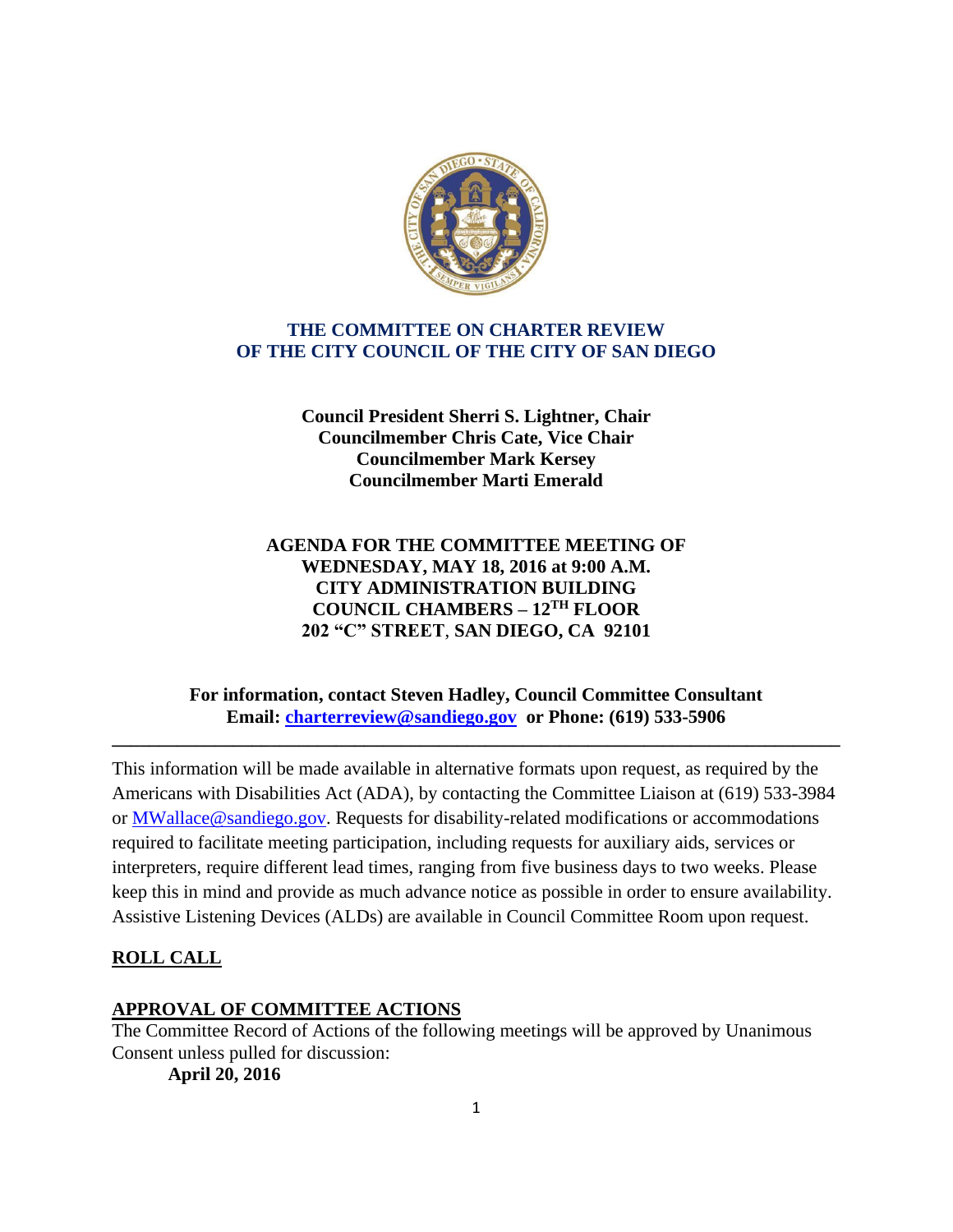**NON-AGENDA PUBLIC COMMENT** This portion of the agenda provides an opportunity for members of the public to address the Committee on items of interest within the jurisdiction of the Committee. (Comments relating to items on today's docket are to be taken at the time the item is heard.) Per Section 22.0101, Rule 2.6.2, of the San Diego Municipal Code, comments are limited to two (2) minutes and are non-debatable. To exercise this right, members of the public must submit a Public Comment Request form prior to the meeting. At the conclusion of the comment, the Committee Chair has the discretion to determine appropriate disposition of the matter. Pursuant to open meeting laws, no discussion or action, other than a referral, shall be taken by the Committee on any issue brought forth under Non-Agenda Public Comment.

#### **COMMITTEE MEMBERS, MAYOR, INDEPENDENT BUDGET ANALYST, CITY ATTORNEY, CITY CLERK, DIRECTOR OF LEGISLATIVE AFFAIRS COMMENT**

#### **REQUESTS FOR CONTINUANCE**

#### **DISCUSSION AGENDA :**

Current Charter language considered or referenced in the following items can be found in the **CITY CHARTER**.

- ITEM 1: Consideration of language amending sections 23 Initiative, Referendum and Recall, and 108 – Forfeiture of Office for Fraud and related Charter sections to address removal from office, succession of elected officials and interim authority; and organize the sections along with other sections common to all elected officials in a new Article 2.5 – Elected Officials. *[\(Click here](http://docs.sandiego.gov/councilcomm_agendas_attach/2016/cr_160518_1.pdf) to read Report to the City Council 16-053, Removal from, Succession to and Interim Authority for Elected Office; [click](http://docs.sandiego.gov/councilcomm_agendas_attach/2016/cr_160518_1a.pdf)  [here](http://docs.sandiego.gov/councilcomm_agendas_attach/2016/cr_160518_1a.pdf) to read Report to the City Council 16-031, Clarification of What Constitutes Cause for Removal from Elected Office; [Click here](http://docs.sandiego.gov/councilcomm_agendas_attach/2016/cr_160518_1b.pdf) to read the Background Chart – Causes for Removal, March 23, 2016; [click here](http://docs.sandiego.gov/councilcomm_agendas_attach/2016/cr_160518_1c.pdf) to read Report to the City Council 16—040, Removal from and Succession to Elected Office; [click here](http://docs.sandiego.gov/councilcomm_agendas_attach/2016/cr_160518_1d.pdf) to read City Attorney's August 29, 2013, Memorandum of Law, Role of Council President During Mayoral Vacancy and [click here](http://docs.sandiego.gov/councilcomm_agendas_attach/2016/cr_160518_1e.pdf) to read the Quo Warranto, Resolution of Disputes – Right to Public Office, California Attorney General's Office, 1990; [click here](http://docs.sandiego.gov/councilcomm_agendas_attach/2016/cr_160518_1f.pdf) to read City Attorney's May 18, 2016, Report State Law and Charter City Provisions Governing Removal of Officers for Cause.)*
- ITEM 2: Consideration of a proposal to move sections addressing legislative activity to Article III, including but not limited to sections 270 – The Council, 275 – Introduction and Passage of Ordinances and Resolutions, 280 – Approval or Veto of Council Actions by Mayor, 285 – Enactment Over Veto, 290 – Council Consideration of Salary Ordinance and Budget: Special Veto Power and 295 – When Resolutions and Ordinances Take Effect; Emergency Measures. *[\(Click here](http://docs.sandiego.gov/councilcomm_agendas_attach/2016/cr_160518_3.pdf) to read Report to the City Council 16-054, Relocating Legislative and Executive Activity Found Throughout the*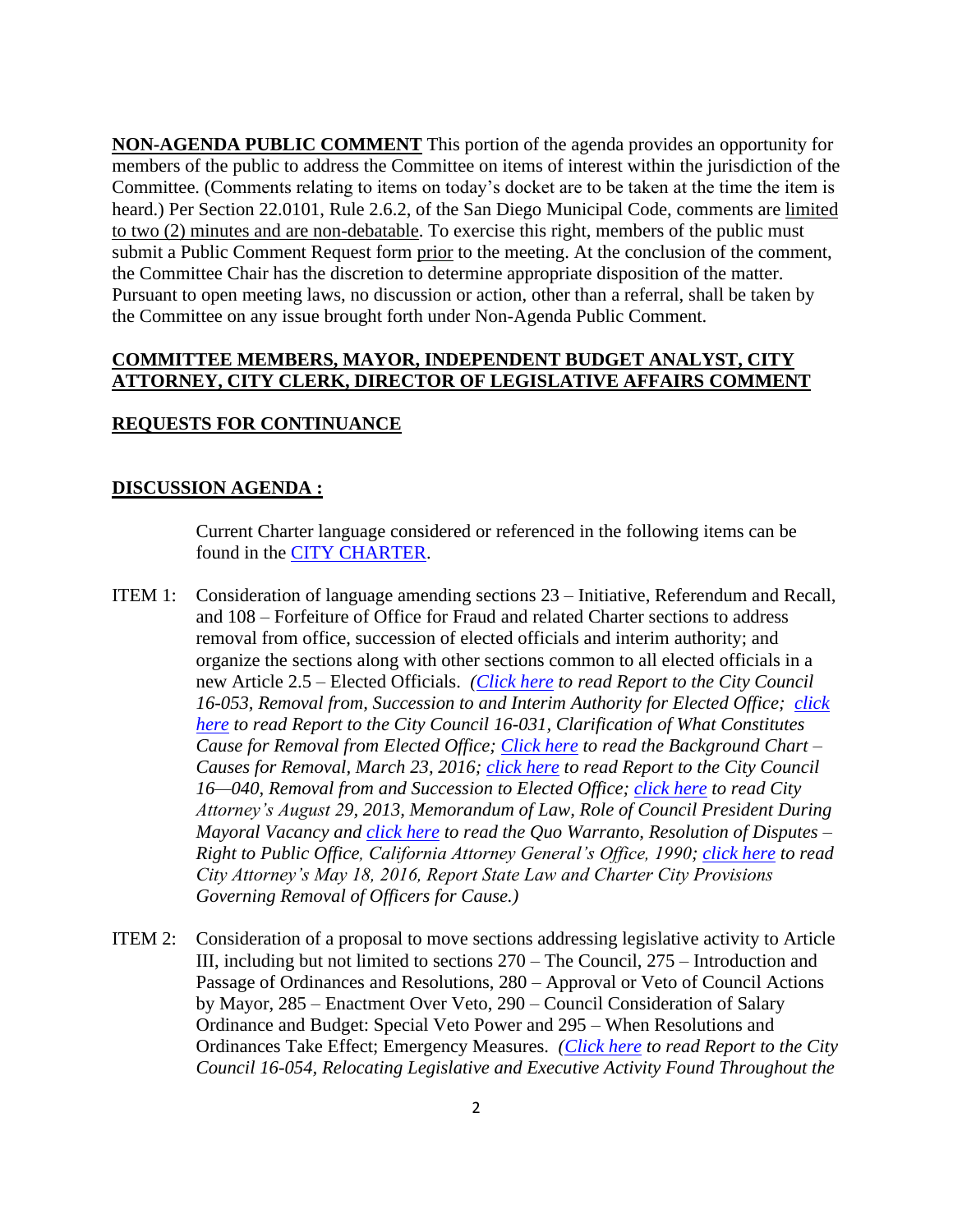*Charter to Article III – The City Council and Article IV – The Mayor, Respectively; [click here](http://docs.sandiego.gov/councilcomm_agendas_attach/2016/cr_160518_3a.pdf) to read Report to the City Council 16-023, Relocating Legislative Activity Found Throughout the Charter to Article III – The City Council and [click here](http://docs.sandiego.gov/councilcomm_agendas_attach/2016/cr_160518_3b.pdf) to read Report to the City Council 16-030, Relocating Executive Activity Found Throughout the Charter to Article IV – The Mayor. )*

- ITEM 3: Consideration of a proposal to move sections addressing primarily executive/mayoral activity to Article IV, including but not limited to sections 260 – Integration of Article with Charter and 265 – the Mayor. *[\(Click here](http://docs.sandiego.gov/councilcomm_agendas_attach/2016/cr_160518_3.pdf) to read Report to the City Council 16-054, Relocating Legislative and Executive Activity Found Throughout the Charter to Article III – The City Council and Article IV – The Mayor, Respectively; [Click here](http://docs.sandiego.gov/councilcomm_agendas_attach/2016/cr_160518_3b.pdf) to read Report to the City Council 16-030, Relocating Executive Activity Found Throughout the Charter to Article IV – The Mayor and [Click here](http://docs.sandiego.gov/councilcomm_agendas_attach/2016/cr_160518_3a.pdf) to read Report to the City Council 16-023, Relocating Legislative Activity Found Throughout the Charter to Article III – The City Council.)*
- ITEM 4: Consideration of the creation of a new Charter Article addressing independent, nonmayoral administrative services, including but not limited to sections 37 - Personnel Director, 38 – City Clerk, 39.1 - Audit Committee, 39.2 - Office of City Auditor, 39.3 - Independent Budget Analyst, 40 - City Attorney, 40.1 – Concurrent Jurisdiction of City Attorney with District Attorney and 41 – Commissions. Consideration of an introductory section to the new section, stating its purpose. And, consideration of previously approved substantive changes to the non-mayoral administrative services sections  $39.3$  – Independent Budget Analyst,  $41(c)$  – Planning Commission,  $41(d)$  – Ethics Commission, and 42 – Membership for the purpose of forwarding to the City Council. *[\(Click here](http://docs.sandiego.gov/councilcomm_agendas_attach/2016/cr_160518_4.pdf) to read Report to the City Council 16-055, Creation of a Charter Article for Independent, Non-Mayoral Offices and [click here](http://docs.sandiego.gov/councilcomm_agendas_attach/2016/cr_160518_4a.pdf) to read Report to the City Council16-022, Creation of a Charter Article for Independent, Non-Mayoral Departments and Offices.)*
- ITEM 5: Review and prioritization of the Charter Review Committee's actions from January 2015- May 2016. The Committee is being requested to review past actions and forward prioritized items to the City Council in order to give direction to the City Attorney's office to prepare the ballot language and ordinances in order to place them on the November 2016 ballot. *[\(Click here](http://docs.sandiego.gov/councilcomm_agendas_attach/2016/cr_160518_5.pdf) to read Report to the City Council 16-052, Review and Prioritization of the Charter Review Committee Actions by the Director of Legislative Affairs)*

Sluin S. Lighter

Sherri S. Lightner